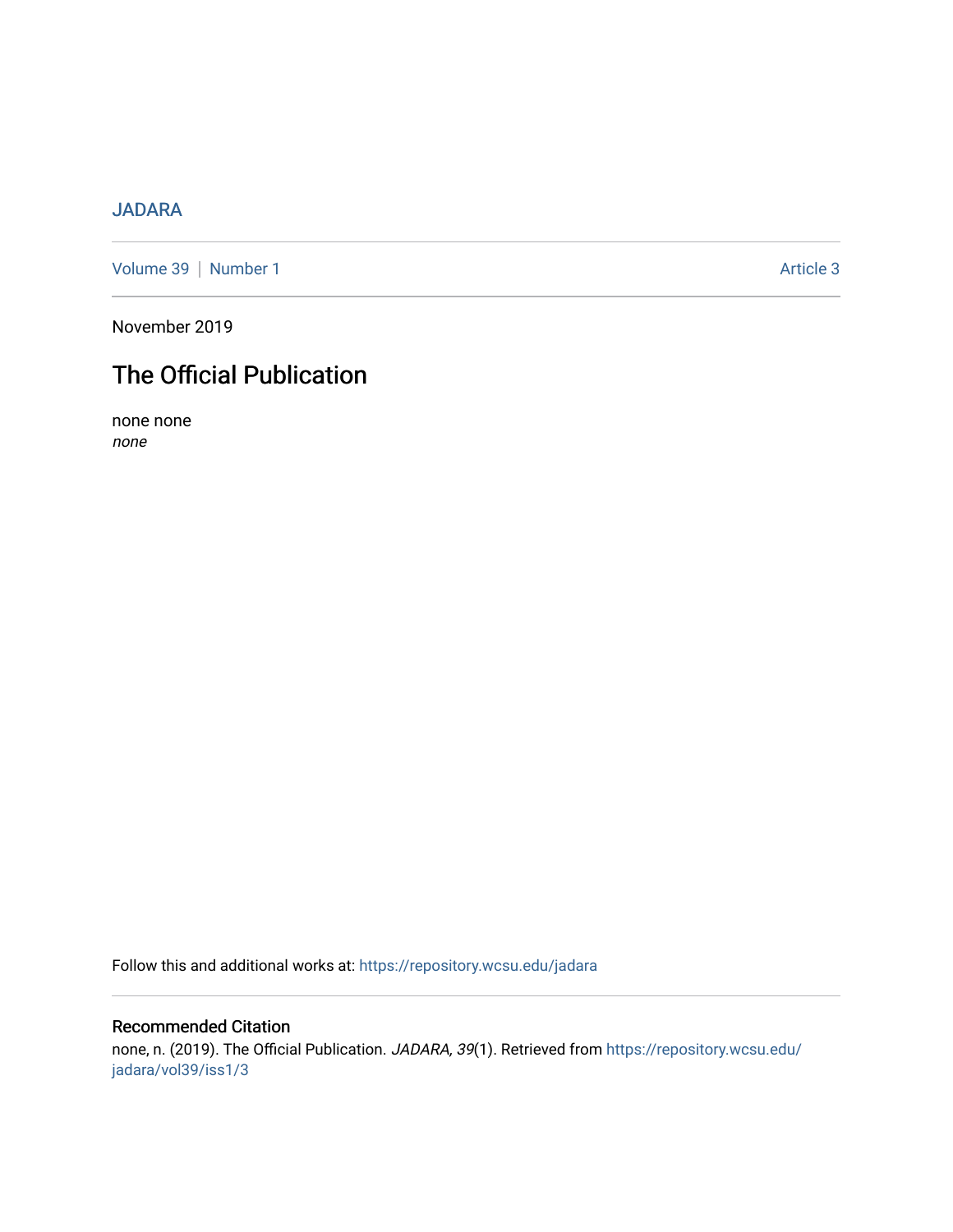none: The Official Publication

## JADARA The official publication of ADARA

### An Organization for Professionals

Networking for Excellence in Service Delivery with

Individuals who are Deaf or Hard of Hearing

### Editors

Diane Morton Katrina R. Miller

Gallaudet University Winston-Salem State University

## Editorial Review Board

Nancy Eldredge Russell Rosen

Yvette Getch John Schroedel

Irene Leigh Myra Taff-Watson

Carlotta Lockmiller<br>
East Central University<br>
California School of East Central University

Greg Long McCay Vernon Northern Illinois University South Ponte

Nancy Castle Amatzia Weisel

Tucson, AZ Columbia University

University of Georgia University of Arkansas

Gallaudet University University of Arkansas

Professional Psychology

Vedra Beach, FL

Northern Illinois University Tel Aviv University

) by ADARA 2006